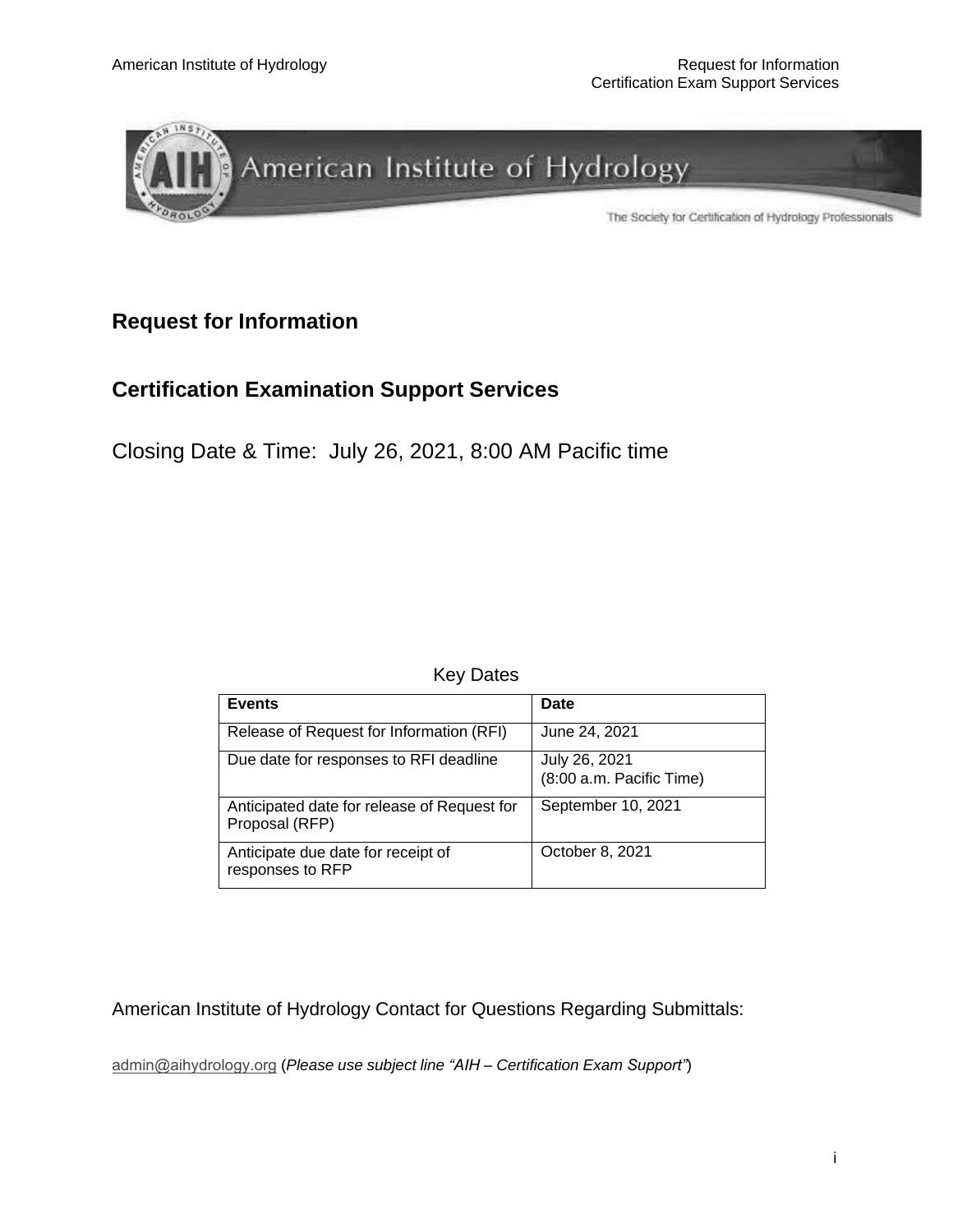# <span id="page-1-0"></span>1. Contents

| $\mathbf{1}$ . |                                                                                                     |  |
|----------------|-----------------------------------------------------------------------------------------------------|--|
| 2.             |                                                                                                     |  |
|                | Certification Requirements for Hydrologists, Hydrologists-in-Training, and Hydrologic Technicians 2 |  |
|                |                                                                                                     |  |
|                |                                                                                                     |  |
| 3.             |                                                                                                     |  |
|                | Task 1. Development of and Annual Updates to Certification Examination Questions Database 3         |  |
|                | Task 2. Compilation of Recommended Training Materials to Support Examination Preparation3           |  |
|                |                                                                                                     |  |
| 4.             |                                                                                                     |  |
| 5.             |                                                                                                     |  |
|                |                                                                                                     |  |
|                |                                                                                                     |  |
|                |                                                                                                     |  |
|                |                                                                                                     |  |
|                |                                                                                                     |  |
|                |                                                                                                     |  |
| 6.             |                                                                                                     |  |
| 7.             |                                                                                                     |  |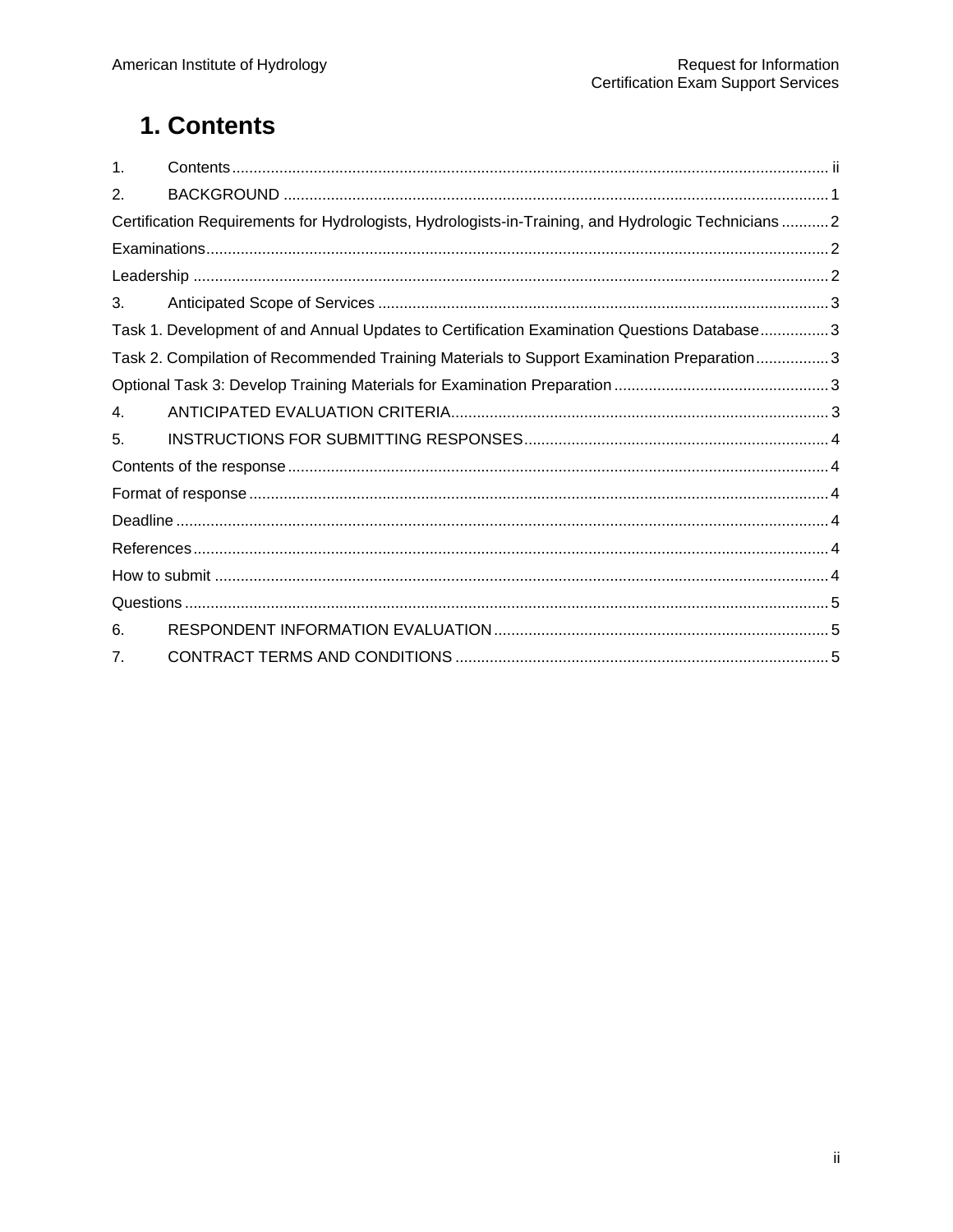The American Institute of Hydrology (hereinafter 'AIH') is issuing this Request for Information (hereinafter 'RFI') as an invitation for entities, that have specialized experience in hydrology and qualifications related to the development of certification examinations, to submit a brief statement of interest in receipt of a formal Request for Proposals (hereinafter 'RFP'). AIH intends to issue an RFP after receiving and evaluating responses from entities for contractor support services related to the development and administration of certification examinations for AIH. Responses to the RFI will assist AIH in developing the scope of services for an RFP that will be issued.

AIH intends to enter a multi-year contract with a single entity to provide certification examination support services. Note that the single contracted entity may enter into agreements with other entities or individuals to propose on services in response to the RFP and for performance of services.

# <span id="page-2-0"></span>**2. BACKGROUND**

The American Institute of Hydrology (AIH) was founded in 1981 as a non-profit scientific and educational organization dedicated to the certification and registration of professionals in all fields of hydrology. AIH is the only nationwide organization that offers certification to qualified hydrologic professionals. AIH's goal is to promote hydrology as a science and profession and to help protect public interest from nonprofessional practices.

In addition to certifying professionals in the field of hydrology, AIH also strives to improve the professional skills and abilities of its members, the professional community, and the public at large. It does so by disseminating hydrology-related information and connecting members through the AIH Bulletin, the AIH website, and various social media platforms.

Below sections briefly describe AIH's purpose, membership benefits and composition, certification requirements for professional members, and AIH leadership. Respondents are encouraged to learn more about AIH by visiting its website at http[s://www](http://www.aihydrology.org/).[aihydrology.org/.](http://www.aihydrology.org/)

The purpose of AIH is to enhance and strengthen the standing of hydrology as a science and profession by:

- Establishing standards and procedures to certify individuals qualified to practice hydrology
- Establishing and maintaining ethical standards to protect the public from irresponsible work
- Providing education, public advice, and training in hydrology

The benefits of being a member of AIH include:

- Peer and employer recognition of professional competence in hydrology for career advancement
- Certification to perform duties specified by certain agencies
- Association to a nationwide network of hydrologists
- Access to and opportunities for contributing to AIH Bulletin
- Access to career development and continuing education resources
- Eligibility for annual awards

Membership in AIH consists of more than 500 professional hydrologists, hydrologic technicians, hydrologists-in-training, students, and water resource businesses – both in the United States and abroad. Certified members, also referred to as 'professional members', are individuals holding valid certification from AIH as either: Professional Hydrologist (PH), Hydrologist in Training (HIT), or Hydrologic Technician (HT). Affiliated members are individuals or organizations who are affiliated with but not certified by AIH. All AIH members must pledge to uphold the Code of Ethics and Constitution of the institute.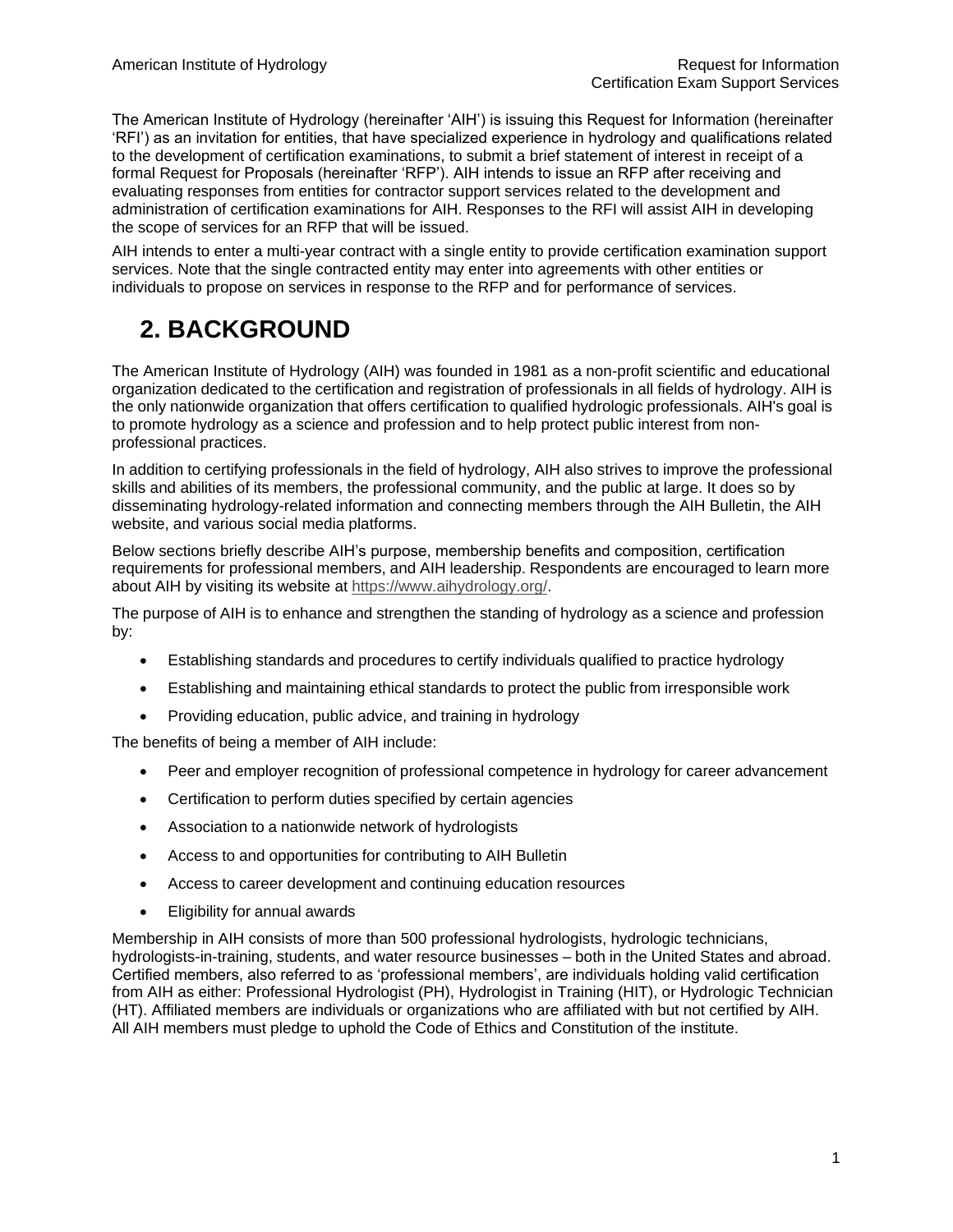## <span id="page-3-0"></span>**Certification Requirements for Hydrologists, Hydrologists-in-Training, and Hydrologic Technicians**

A panel of nationally recognized and respected hydrologists evaluates the applicant's education, professional experience, professional conduct, references, and certification exam results.

Applications from professionals interested in being certified are evaluated by the AIH Board of Registration, which consists of nationally recognized and respected scientists and professionals. Examinations are administered by AIH for candidates to demonstrate their competency. Unlike certification examinations for other organizations, AIH examinations focus solely on knowledge and understanding of hydrology.

Recertification of professional members is required every five years. Certified members recertify through providing evidence of continuing education (with minimum professional development hours) and providing a current resume with requested qualifications and achievements over the previous five (5) years.

## <span id="page-3-1"></span>**Examinations**

Examinations are administered by AIH for Hydrologist-in-Training (HIT), Professional Hydrologist (PH), and Hydrologic Technician (HT) certification. Examinations are either administered in-person (paper examination) or online. Under current practices, in-person examinations are proctored by a volunteer PH at volunteer's office location near applicant, and online examinations are proctored through the use of webcams.

There are two certification examination categories administered by AIH: Professional Hydrologist certification examinations and Hydrologic Technician certification examinations.

The Professional Hydrologist Examination consists of two parts:

- The Fundamentals Exam tests the applicant's understanding of surface water and groundwater hydrology, including the principles of mathematics, physics, chemistry, geology, meteorology and engineering. Passing this examination qualifies candidates for certification as a HIT. This examination must be passed to be eligible to take the Principles and Practice Exam.
- The Principles and Practice Exam tests the applicant's ability to apply hydrological analysis to practical problems of engineering design, water resource management, planning, or research. Passing this examination qualifies candidates for certification as an PH.

The Hydrologic Technician Examination tests the applicant's practical knowledge of Surface Water, Water Quality or Groundwater, at three levels of proficiency: General (Level I), Intermediate (Level II), or Advanced (Level III). Passing this examination qualifies candidates for certification as either Level I, Level II, or Level III HT.

## <span id="page-3-2"></span>**Leadership**

Leadership to AIH is provided by its all-volunteer Executive Committee (hereinafter 'EC') which is constituted of individuals elected by AIH's general membership. The day-to-day, administrative functions of AIH are performed entirely by an association management company under an existing contract which expires in April of 2020. The current EC includes: President, President-Elect, Past-President, Secretary, Treasurer, Vice President (VP) of Academic Affairs, VP of Communications, VP of Institute Development, VP of International Affairs, and Chair of the Board of Registration (BOR), and Secretary of the BOR. All EC members, except Chair and Secretary of the BOR, are elected by professional members of AIH. Most EC members have four-year term limits except for President, President-Elect and Past-President which are two-year terms.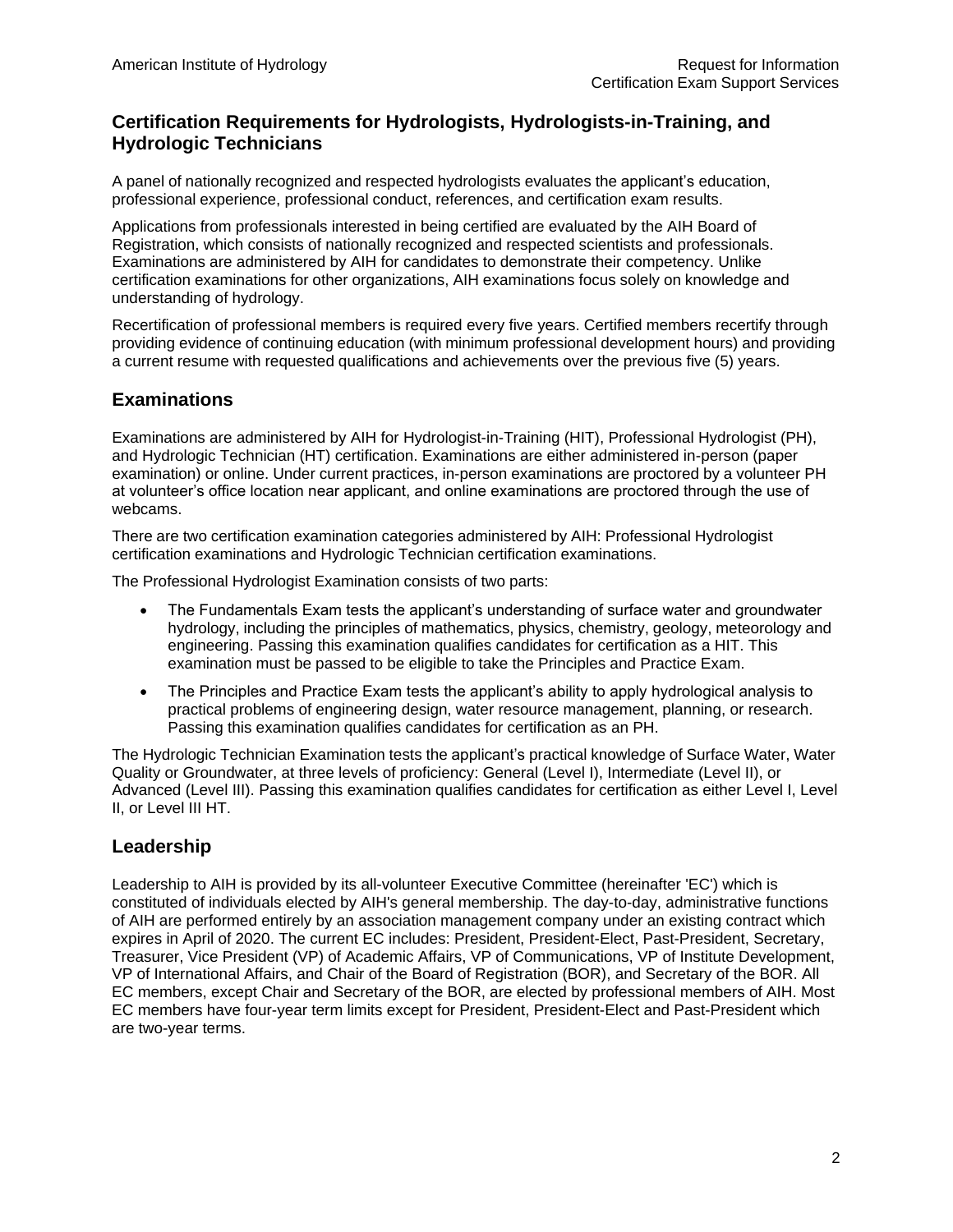# <span id="page-4-0"></span>**3. Anticipated Scope of Services**

AIH is currently developing a Scope of Services to be issued with an RFP for Certification exam Support Services. Anticipated tasks under the scope of services include:

### <span id="page-4-1"></span>**Task 1. Development of and Annual Updates to Certification Examination Questions Database**

Contractor will develop a database or repository for questions and their respective answers that may be utilized by AIH for AIH's certification examinations. Examination questions should be classified by their level of difficulty and applicable AIH certification examination:

- Hydrologist-in-Training
- Professional Hydrologist
	- o Groundwater
- o Surface Water
- o Water Quality
	- Hydrologic Technician
		- o Levels I,
		- o Level II, and
		- o Level III

## <span id="page-4-2"></span>**Task 2. Compilation of Recommended Training Materials to Support Examination Preparation**

Contractor will compile lists of suggested references and training materials to support applicant preparation for AIH's certification examinations. Recommended references and training materials should be based on certification examinations questions databased developed and/or updated under Subtask 1.

## <span id="page-4-3"></span>**Optional Task 3: Develop Training Materials for Examination Preparation**

Under this optional task, Contractor may be requested to develop AIH training materials to support applicant preparation for AIH's certification examinations. Training materials developed under this optional task should be based on certification examinations questions databased developed and/or updated under Subtask 1.

#### **Optional Subtask 3a – Study Guides**

Under this optional subtask, Contractor may be requested to develop AIH study guides to support applicant preparation for AIH's certification examinations.

#### **Optional Subtask 3b – Webinars**

Under this optional subtask, Contractor may be requested to develop and administer on-demand AIH webinars to support applicant preparation for AIH's certification examinations.

## <span id="page-4-4"></span>**4. ANTICIPATED EVALUATION CRITERIA**

Numeric evaluations will be used to identify strengths and weaknesses of proposals to establish a ranking based on the following criteria:

- 1. Experience of entity in providing similar services
- 2. Demonstrated staff or team member capabilities and experience in development of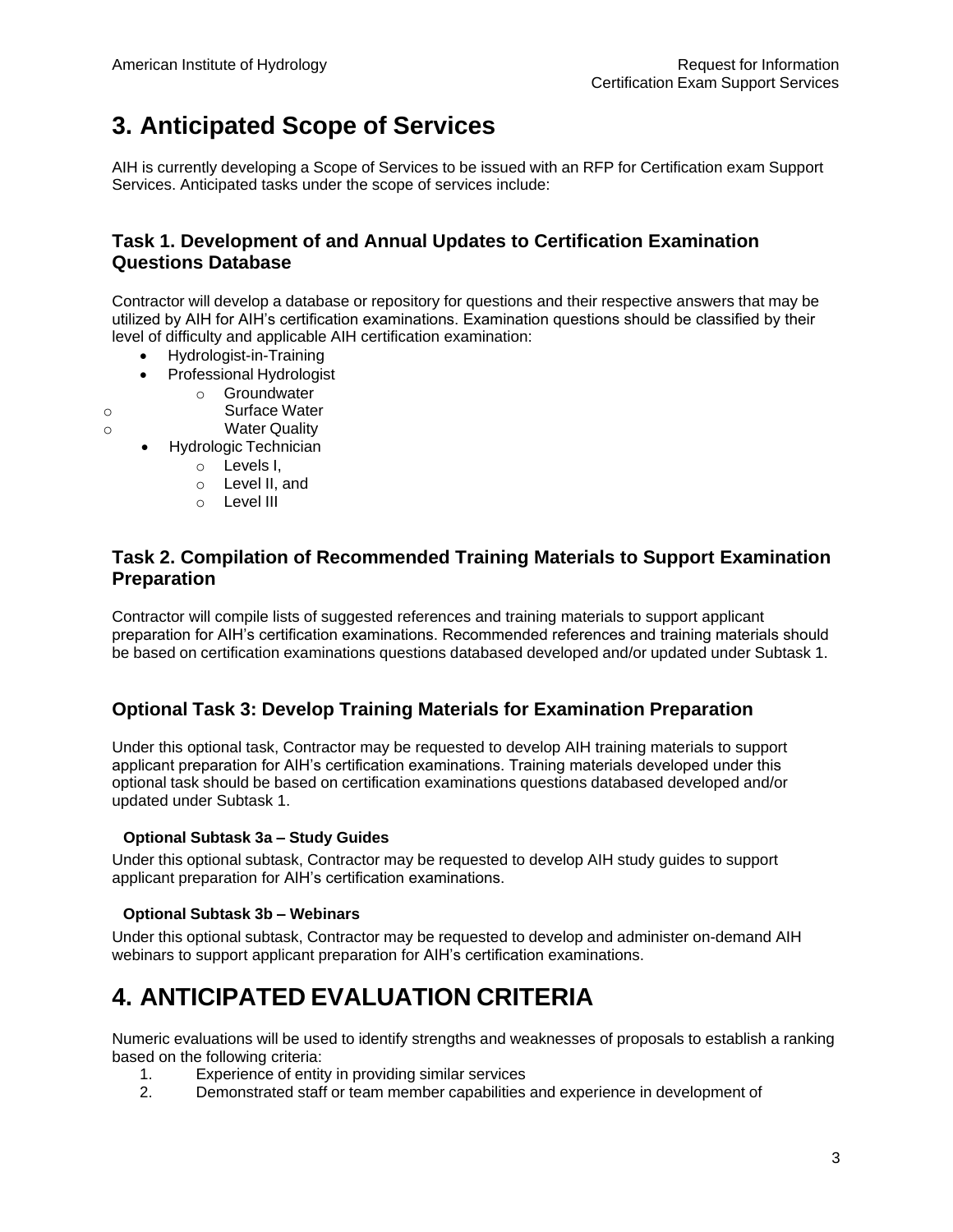hydrology-related examinations and/or training materials

- 3. Proposed fees for the provision of the duties identified in the Scope of Contracted Work, including any additional anticipated costs.
- 4. Sound past performance of entity as demonstrated through references

## <span id="page-5-0"></span>**5. INSTRUCTIONS FOR SUBMITTING RESPONSES**

#### <span id="page-5-1"></span>**Contents of the response**

In order to effectively review responses from multiple entities, AIH requests responses to contain the following sections, at least. It is not necessary that the sections follow the order below.

- a) **Entity information** including legal name of Contractor, primary address and contact information, state of incorporation, and state in which doing business.
- b) **Entity qualifications** demonstrating that Contractor is qualified to provide certification examination support services to AIH
- c) **Staff qualifications** demonstrating that the Contractor employs qualified and experienced staff. For each staff member presented, the Proposal must clearly state whether the individual is an employee or a contractor of the firm.
- d) **Firm reliability and credibility**, which should be demonstrated by providing statements and/or evidence for the following:
	- i. Length of time that the proposing firm has provided similar services
	- ii. Number of staff employed by firm (provide answer in terms of Full-Time Equivalent or FTE)
	- iii. How long has firm been operating from its existing principal place of business? (While not mandatory, information volunteered about period of lease or nature of ownership will assist evaluation)
	- iv. Contact information for at least 3 references from other entities that Contractor currently or in recent past has provided similar services to.

#### <span id="page-5-2"></span>**Format of response**

- a) Responses to this RFI are requested to be contained in a single electronic file in PDF format.
- b) It is recommended that all pages of the responses to this RFI be formatted for letter-sized paper, to extent possible.
- c) There is no page limit, but respondents are encouraged to submit concise proposals.

#### <span id="page-5-3"></span>**Deadline**

Responses must be submitted no later than 8:00 a.m. Pacific Time on July 26, 2021.

#### <span id="page-5-4"></span>**References**

The AIH Review Committee will request permission to contact three existing or past clients of the Contractor and may conduct due diligence inquiries within the industry.

#### <span id="page-5-5"></span>**How to submit**

Proposals to be submitted via this form [\(https://www.surveymonkey.com/r/G3ZP7LJ\)](https://www.surveymonkey.com/r/G3ZP7LJ) before the proposal deadline.